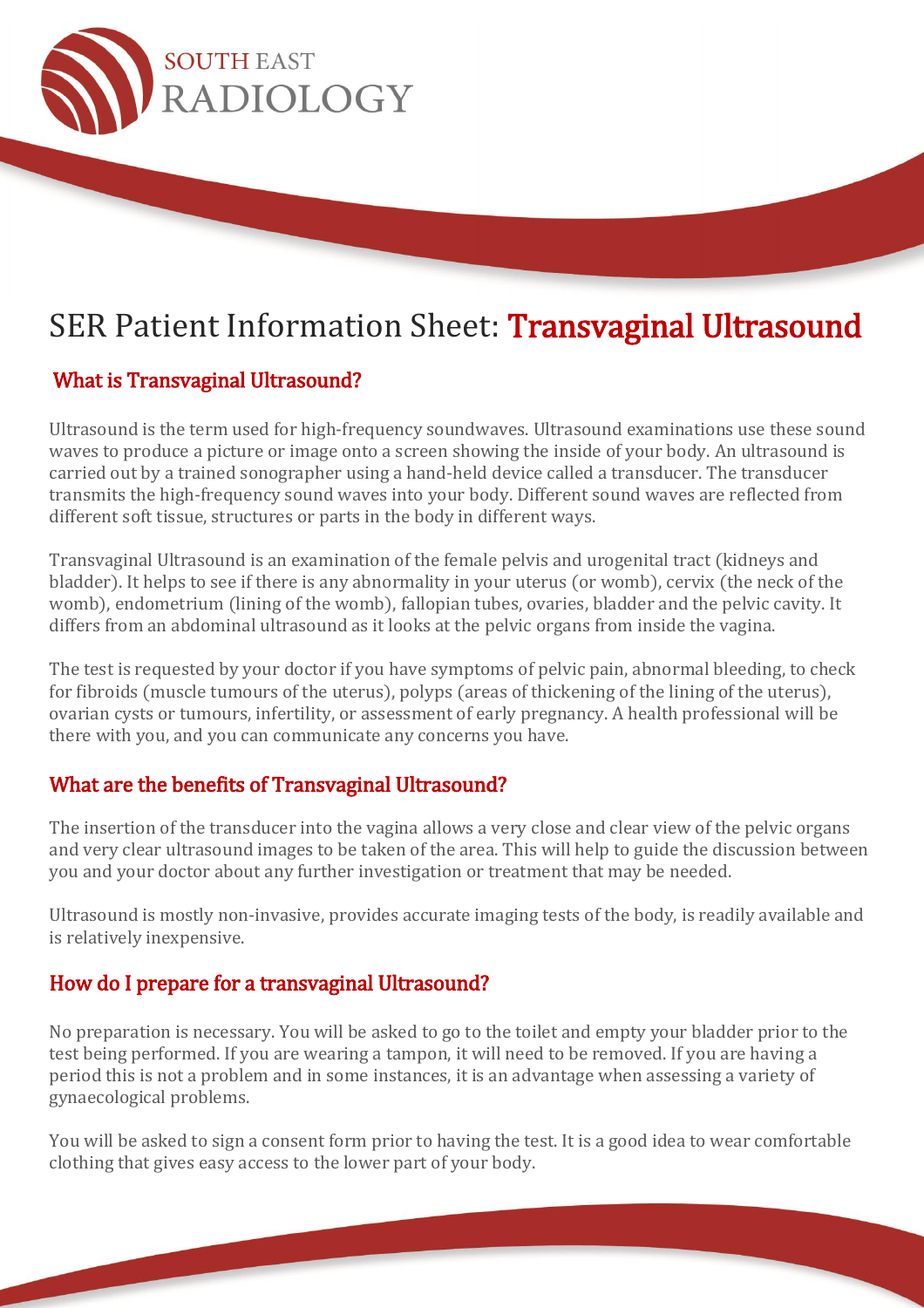

#### Who does the Ultrasound scan?

The examination is performed by a sonographer, who is a health professional specially trained and accredited to perform the test. Sonographers may be male or female, and we usually endeavour to have a female sonographer perform the examination. If you are not comfortable with a male, you should let the reception staff know this prior to having the test. In cases where the patient is young, a female chaperone may be requested. A partner, a female parent, female relative, or patient chaperone can be in the room at the consent of the patient.

Often it is necessary for the radiologist to attend the examination to see the images on the screen and carry out any further scans or movements and talk to you about your symptoms. After discussing the images and results with a sonographer, the radiologist will provide a report to your doctor.

#### What happens during the Ultrasound exam and how long will it take?

After emptying your bladder, you will be asked to undress from the waist down and you may be asked to wear a gown. You will then be asked to lie on an examination couch. Generally, a sheet, or blanket is provided to cover you where possible. You will be asked to bend your legs and the transducer is then carefully inserted into the vagina.

The transducer is especially shaped to fit comfortably into the vagina. A protective cover is placed over the transducer and warm lubricating gel is applied to it for ease of insertion. It is gently moved around and pictures or images of the pelvis are obtained. If you do not wish to have a vaginal ultrasound you can request a trans-abdominal ultrasound be performed instead. You should inform the reception staff of this as you will need to drink 2-3 glasses of water 30 minutes prior to your test and have a full bladder.

The examination usually takes between 15-30 minutes. Sometimes you will be asked to wait and have the images checked by the radiologist. The sonographer may ask the doctor to come into the room and check what has been seen, which is common.

#### Are there any after effects of an Ultrasound examination?

There are no after effects of a Transvaginal Ultrasound. You will be able to resume normal activities.